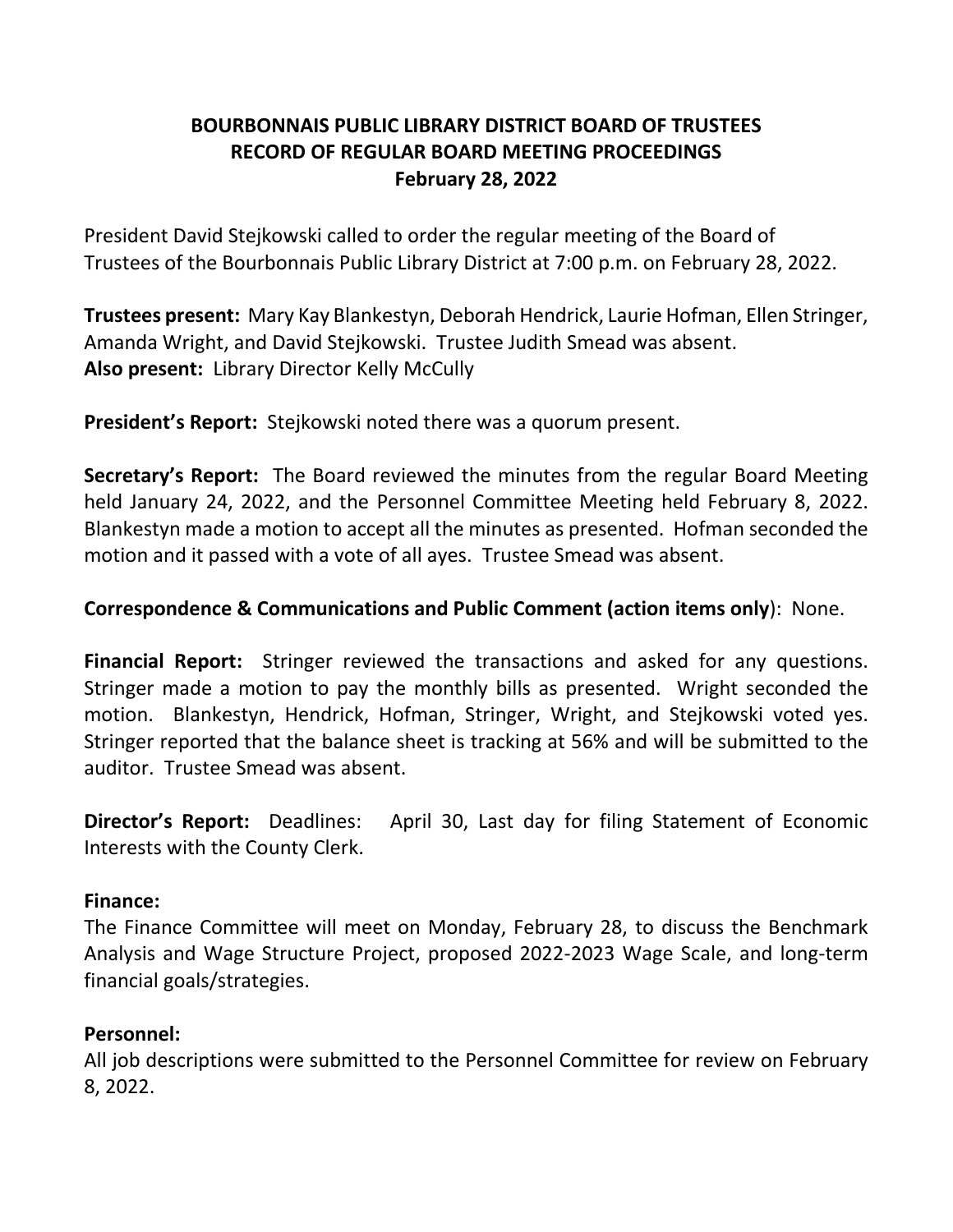The Personnel Committee met on February 8 to review the results of the 2022 Benchmark Analysis project and proposed 2022-2023 Wage Scale. The Committee recommended the benchmarking project and proposed Wage Scale for review by the Finance Committee on February 28.

The Adult Services Team added two new staff members**.** They are Reference Assistant, Jake Bumgardner, on Monday, February 7, 2022, and Adult Services Supervisor, Becca Maree, on Monday, February 14, 2022.

## **Policy***:*

A Policy Committee meeting will be scheduled in March 2022 to review the following policies:

*Serving Our Public 03-15-Circulation*- Add lending policies for the new video game collection and update loan period for DVD series check-outs. Consider adding the option for non-resident library card purchasing for residents in new, unserved areas with Bourbonnais addresses.

*Trustees & Legal Requirements 01-09-Organizational Chart*- Update title for Custodian to Facilities Coordinator.

## **Continuing Education:**

Readers' advisory and collection development experts, Becky Spratford and Robin Bradford held a live question and answer session for BPL staff on Friday, February 25, 2022. This session served as a follow-up to questions that were submitted about the Actively Anti-Racist training. The goal of the training was to help teach tangible skills to help build enthusiasm for diverse books and collections, deepen advisory service while incorporating equity, diversity, and inclusion principles, and encourage steps to becoming stewards of the anti-racist mindset at BPL. Trustees will attend a similar question and answer follow-up session February 28, 2022.

### **Building and Grounds:**

Commercial Glazing replaced the sensor on the front sliding doors on Friday, February 18, 2022. The automatic door sensors typically need to be replaced every 4-6 years.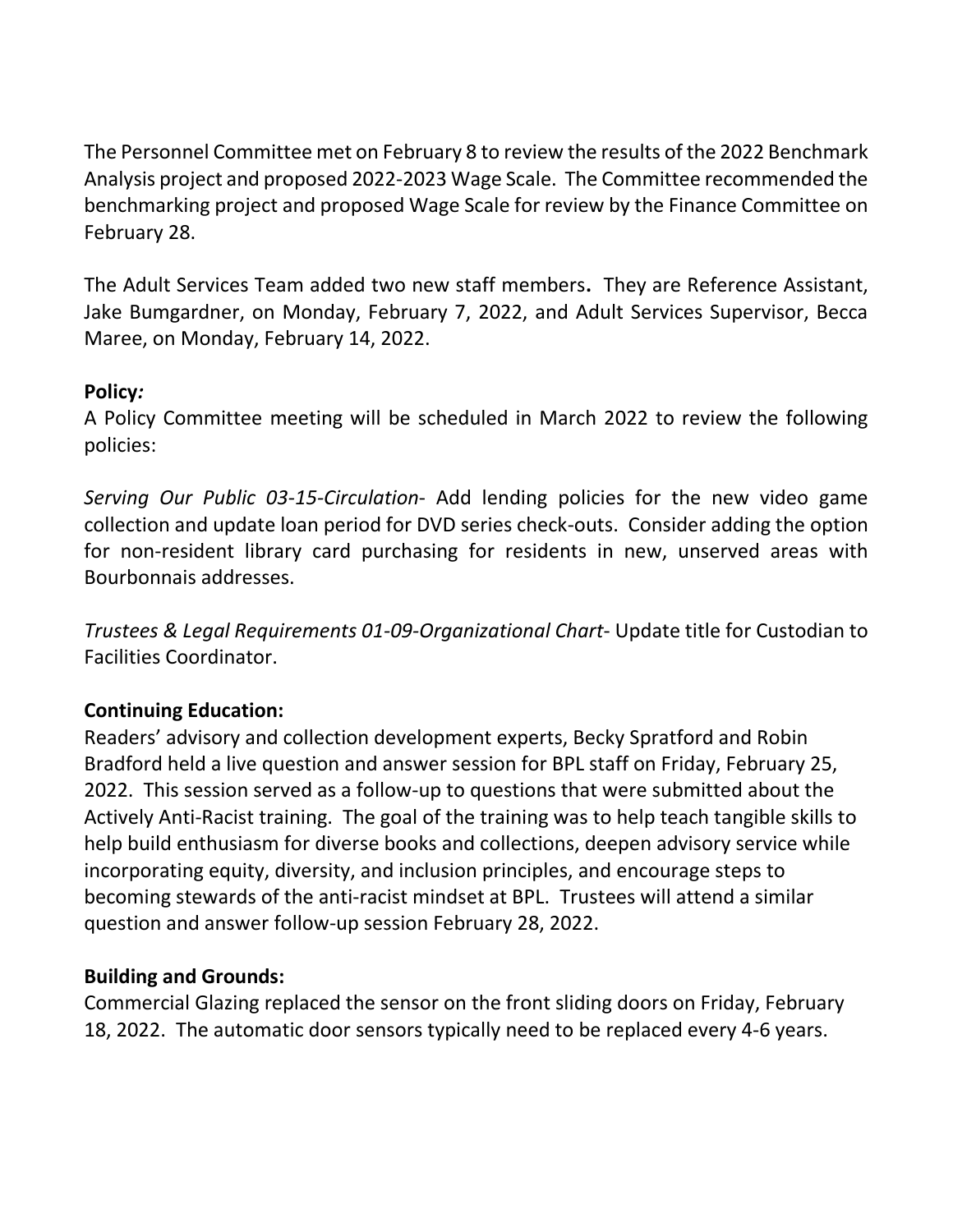Kleener, LLC started their routine cleaning services with the Library on February 1, 2022. They have divided the Library into five zones to balance regular cleaning with intermittent cleaning projects. McCully and staff are very pleased with their work and consistent communications.

### **Community Engagement:**

In partnership with the Village of Bourbonnais and the Bourbonnais Township Park District, the Library participated as a stop on the 2022 Chocolate Tour on Saturday, February 5. BPL welcomed 346 participants to the *Willy Wonka* themed stop. Unofficial feedback reported BPL was "the best stop on the tour!" The Adult Services, Youth Services, and Marketing Departments all worked very hard to make this a magical experience for the Tour participants.

## **Village of Bourbonnais Campus Unveiling:**

McCully attended the Village of Bourbonnais Business After Hours event on Thursday, February 24, where the Community Campus design was debuted. McCully looks forward to watching the progress on this \$20M project that will create performance and recreational spaces for the community. The plan appears to be rife with future partnership opportunities and benefits for the community.

### **Programming:**

Upcoming programs include the following: LUCKY CRAFT! For Kids at 10:30 a.m. on Saturday, March 5; Zero Waste Living at 6:00 p.m. on Monday, March 7; Read Between The Lines Book Club at 10:00 a.m. on Tuesday, March 8; Family Trivia Night at 6:00 p.m. on Tuesday, March 8; We Are Aliens at Olivet's Planetarium from 6:00 p.m. to 7:00 p.m. on Friday, March 11.

### **Committee Reports:**

**Personnel:** Committee met February 8, 2022. **Finance:** Committee met February 28, 2022. **Policy:** Committee will be meeting in March. **Building and Grounds:** None. **Long Range Planning:** None.

**Trustee Training:** *Actively Anti-Racist Library Services to Leisure Readers* discussion with Becky Spratford (via Zoom): Becky Spratford, Readers' Advisor and collections expert, met via Zoom with the Board after they watched two prerecorded online presentations